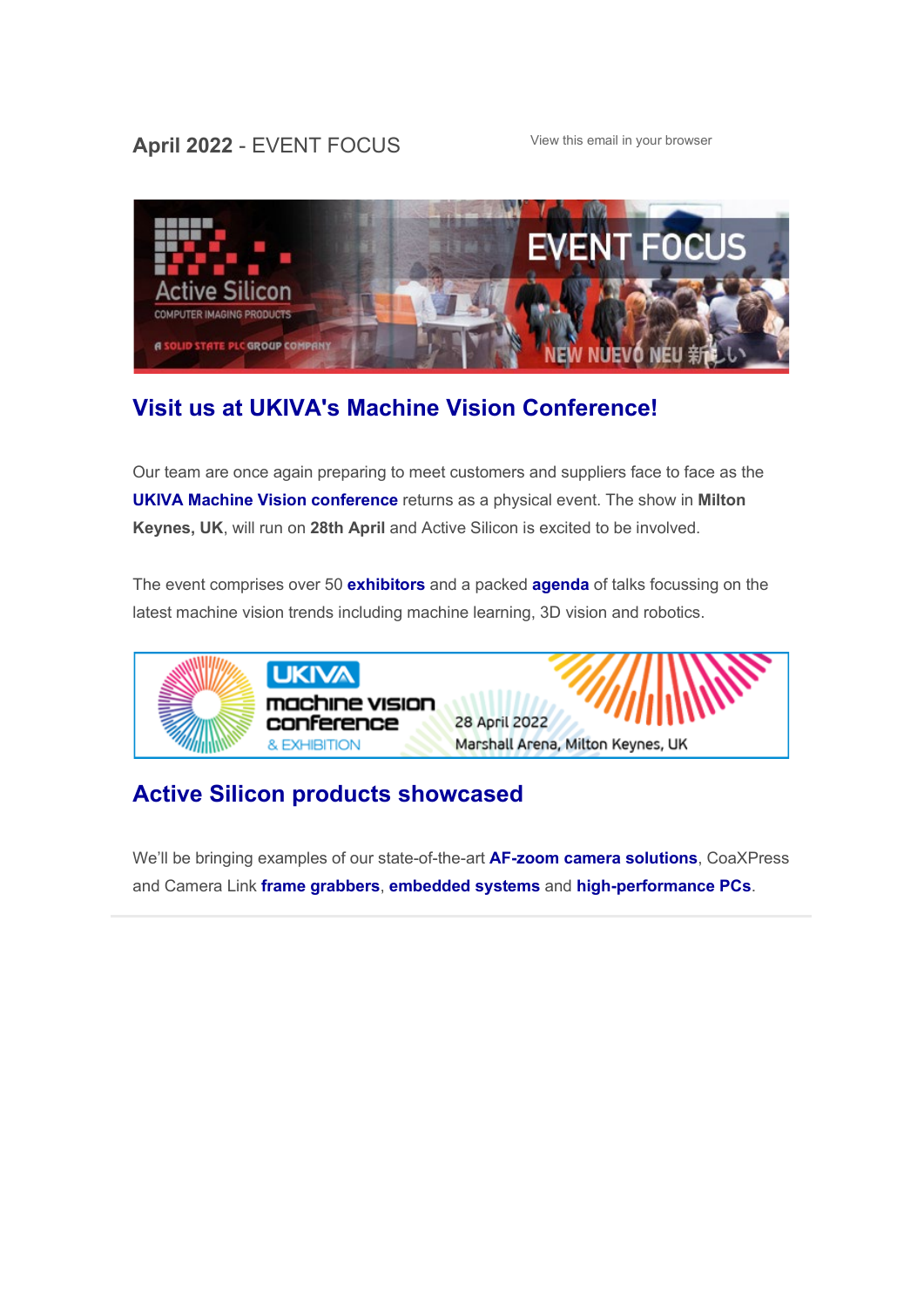# **Coa**<sup>*l*</sup>Press<sup>®</sup>

## **FireBird frame grabber** Live demonstration

A **live demonstration** will be showcasing our high-speed **[CoaXPress frame](https://www.activesilicon.com/products/firebird-coaxpress-frame-grabber-4xcxp12-3pe8/)  [grabber](https://www.activesilicon.com/products/firebird-coaxpress-frame-grabber-4xcxp12-3pe8/)** displaying live images from 4 cameras simultaneously.

Known for its fast acquisition and highvolume processing capability, **[CoaXPress](https://www.activesilicon.com/resources/coaxpress/)** is more robust and reliable then other interfaces and allows for long cable lengths. Learn what benefits it offers for your industrial inspection or automated vision system.

**[More on our products](https://www.activesilicon.com/products/products-overview/)**

**[Register now](https://rfg.circdata.com/publish/MVC22/?_ga=2.235977921.1997018472.1649832685-93946313.1643787386&_gac=1.204218660.1649832685.EAIaIQobChMItYeg1rmQ9wIVB-3tCh0OfQcqEAAYAiAAEgL0MPD_BwE)** and we'll see you there. If you can't join us, **[contact us](https://www.activesilicon.com/contact-us/)** to understand how our innovative products can add speed and quality to your vision application.

## **What's up next?**



### **Meet us at the VISION Show**

In autumn Active Silicon will again have a stand at **[VISION](https://www.messe-stuttgart.de/vision/en)** in Stuttgart. Pay us a visit to discuss your imaging challenges with our team in person and see live demos of our products.

We are looking forward meeting you!

**[Active Silicon](https://www.activesilicon.com/)** is a leading manufacturer of **[i](https://www.activesilicon.com/products/products-overview/)**maging products, embedded systems and custom solutions. If you would like to stay informed of upcoming events, products and news in general, then please follow us on one of our social media channels below.